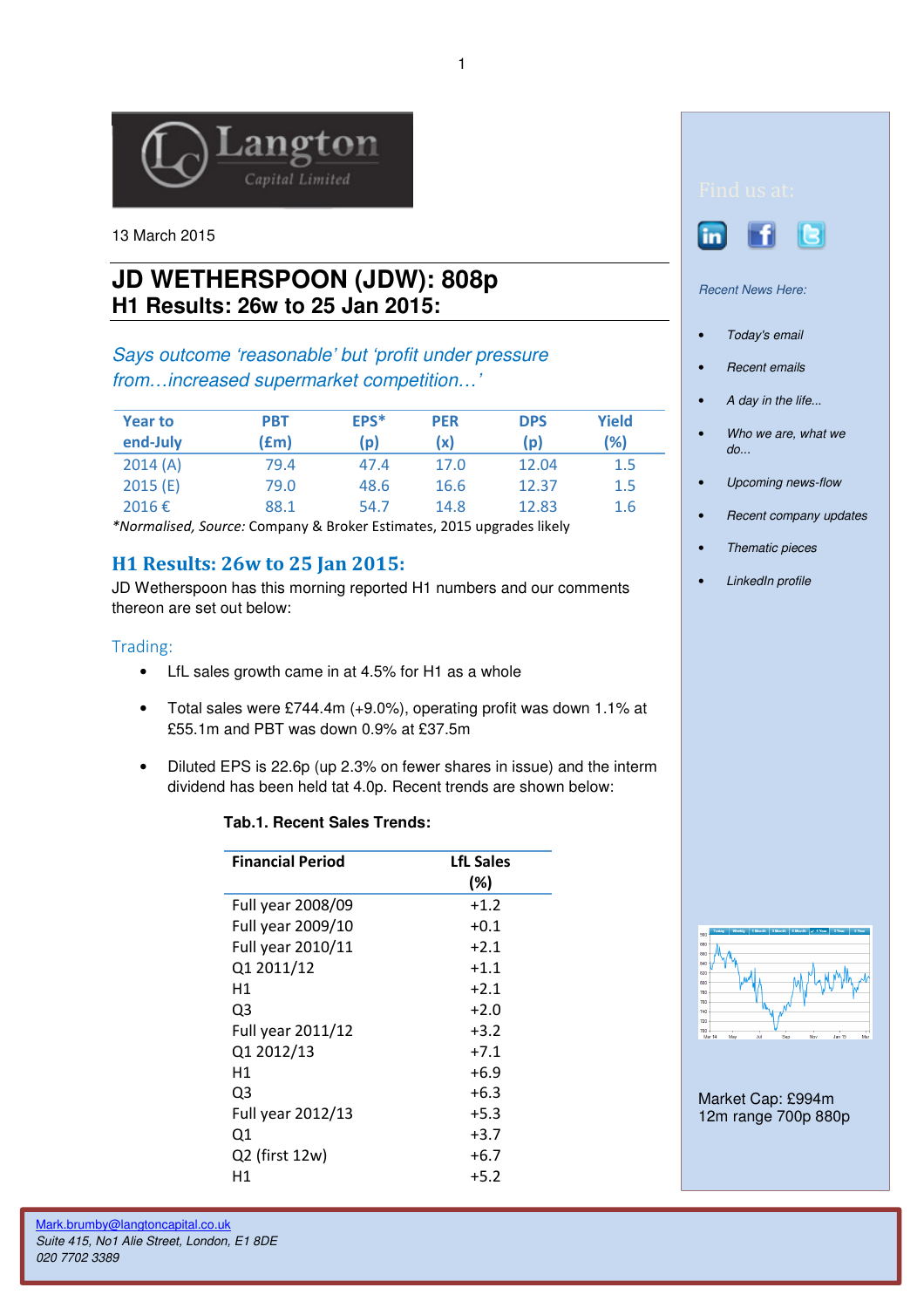| O3                        | $+6.2$ |
|---------------------------|--------|
| Full year 2013/14         | $+5.5$ |
| First 6w 2014/15          | $+6.3$ |
| 01                        | $+6.3$ |
| Q2 (12w)                  | $+2.8$ |
| H1                        | $+4.5$ |
| First 6wks H <sub>2</sub> | $+1.6$ |
|                           |        |

Source: Company Reports

- Current trading has seen LfL sales slow with sales in the first 6wks of H2 up by 1.6% on a same-unit basis
- Net interest was covered 3.1x (2014: 3.1x) by operating profits. Profits were under a little pressure as a result of higher in-pub staff bonuses and the group once again highlights the dangers as they see them posed by high and rising taxation

### Balance Sheet & Other:

- JDW says that net borrowings were up by £40.6m at £597.2m as a result of lower profits, new openings and share buy backs
- Debt was 3.38x EBITDA
- JDW has opened 12 new pubs in H1 and has closed three. It says 'we expect to open approximately 30 pubs in this financial year' and adds 'this is at the lower end of expectations, owing mainly to a slower-than-anticipated rate of regulatory approvals.'

### Company Comment & Outlook:

- Chairman Tim Martin says 'the first half of the financial year resulted in a reasonable sales performance and free cash flow, although our profit was under pressure from areas which included increased competition from supermarkets and increased pay and bonuses for pub staff.'
- He says taxes are a threat and comments that growth has slowed further, to a LfL figure of 1.6%, in the first six weeks of H2
- On the trading front, he points out that JDW 'has successfully established a strong coffee and breakfast trade in recent years, selling approximately 50m Lavazza coffees and teas per annum and about 24m breakfasts'
- Coffee prices are getting keener. Lavazza coffee will be cut in price to 99p between 8am and 2pm at around 880 pubs – with free refills – and 'more competitive prices for breakfasts'. Mr Martin says 'our aim is to triple coffee and breakfast sales over the next 18 months.'
- He goes on to say that, next Wednesday, 'we are introducing several drinks offers'. These will include pints of Magners Cider at £1.99
- This won't do a great deal for margins but Mr Martin concludes 'we expect a reasonable outcome for the full financial year'

**Langton View:** JD Wetherspoon performed strongly in Q1 but, with tougher comps kicking in, this slowed a little in Q2 outside the key Xmas days and H2 growth has slowed further

Lower LfL sales will prove to be a drag on margin. So will the reduced prices for coffees, drinks and breakfasts but JDW says that the outcome for the year will be 'reasonable'